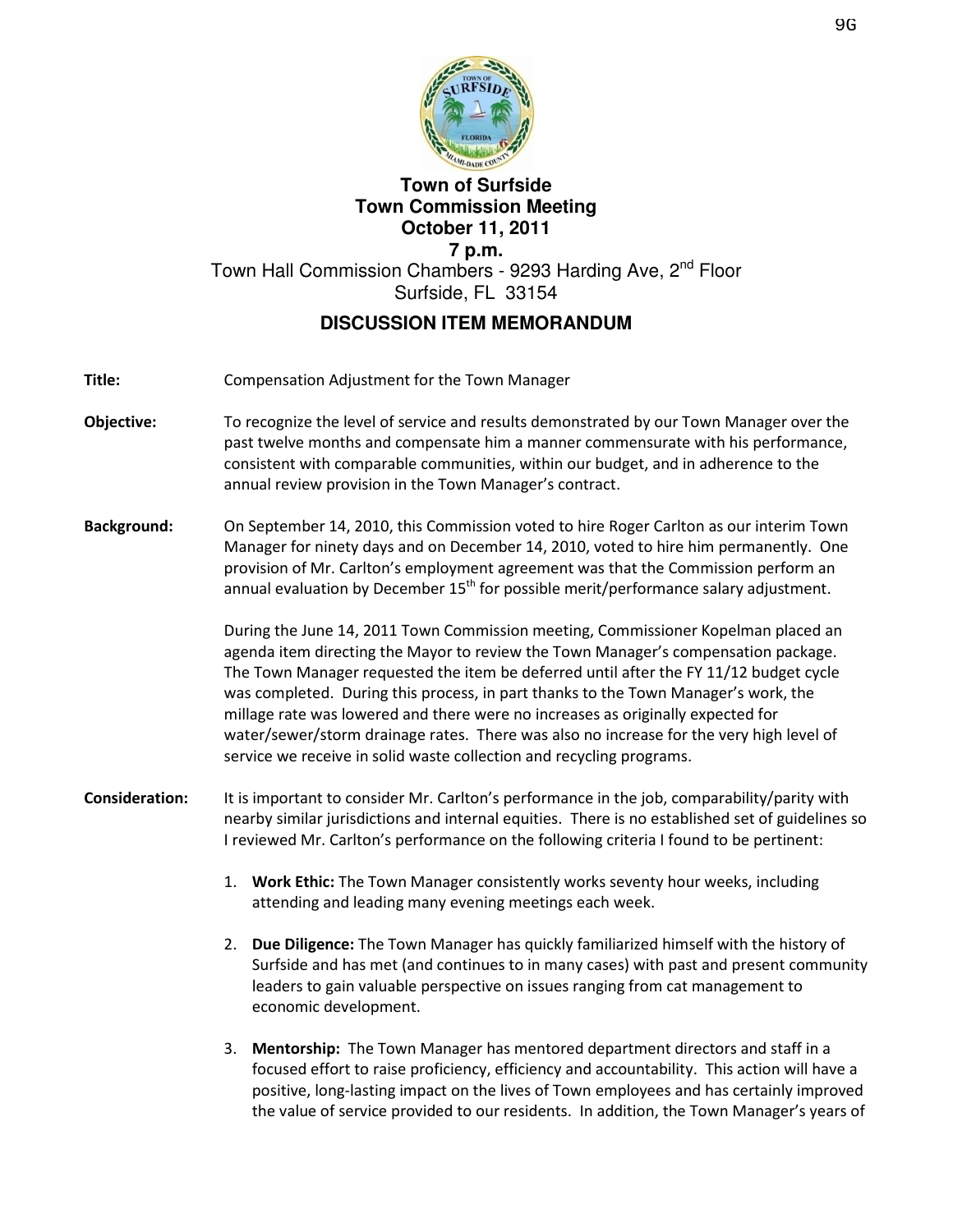experience in both the public and private sectors and extensive relationships throughout all segments of the South Florida community have been shared without reservation with the staff and the energy level of our key people is visible and felt by all residents and visitors of the Town.

- 4. Responsiveness and Demeanor: The Town Manager provides requested information quickly (a few days at most), calls and e-mails are returned within hours and initiatives are included in the Points of Light for monitoring. He also has an open-door policy for any resident or interested party to meet with him. The Town Manager treats all members of the Town Commission respectfully and fairly and does the same for Boards and Committees. While he has occasionally displayed indignation, he is self-reflective and has modified his behavior accordingly.
- 5. Operational Enhancements: One of our charges to the Town Manager is to implement technology to better deliver services (and reduce operational expenses). This has occurred in the parking program (electronic multi-space meters), water/sewer billing process (using Municode/Muni-bills), Parks and Recreation (automated patron ID system), telephone system conversion to VOIP and the recently initiated program to convert Town records in the Clerk's office and Building Department to electronic images. Improving the Town's website is also underway.
- 6. Organizational Improvements: The Town Manager has realigned the Town administration to better meet the needs of the community. This has occurred in the Clerk's Department where contracts are now monitored and document imaging has begun to improve the availability of public records and reduce storage expenses. A new Code Compliance Office has been hired to bring stability and consistency to our code compliance program. A new Public Works Director was also hired who quickly restored confidence in the Department.
- 7. Operational Transparency: The Town now posts weekly check registers on the Town Website, the CAFR contains financial information never presented to the Town Commission or our citizens in the past, the budget summary contained in our monthly agenda presents both revenues and expenditures to better reflect our economic condition, the Gazette has been enlivened as to format and content, we have a website up and running for two major capital projects giving citizens access to information 24/7, and the Points of Light monthly report keeps us and our constituents up to date on many initiatives.
- 8. Enthusiastic Administration: One of the reasons that I advocated for a new Town Manager was the need for effective administration of Commission policy. We now have it. To be sure, it sometimes means that he moves quickly to accomplish a task or resolve a time-sensitive issue. However, at the end of the day, if the water/sewer/storm drainage project or the recommendations of the Downtown Vision Advisory Committee or reform of the code enforcement program seem too aggressive, we can all vote "no" on any issue or suggest modifications and limitations. Personally, I would rather modify a recommendation or vote "no" rather than have no recommendation to consider.
- 9. Development Process: The Town Manager initiated and brought to life the Development Impact Committee, which is a transformational process to ensure that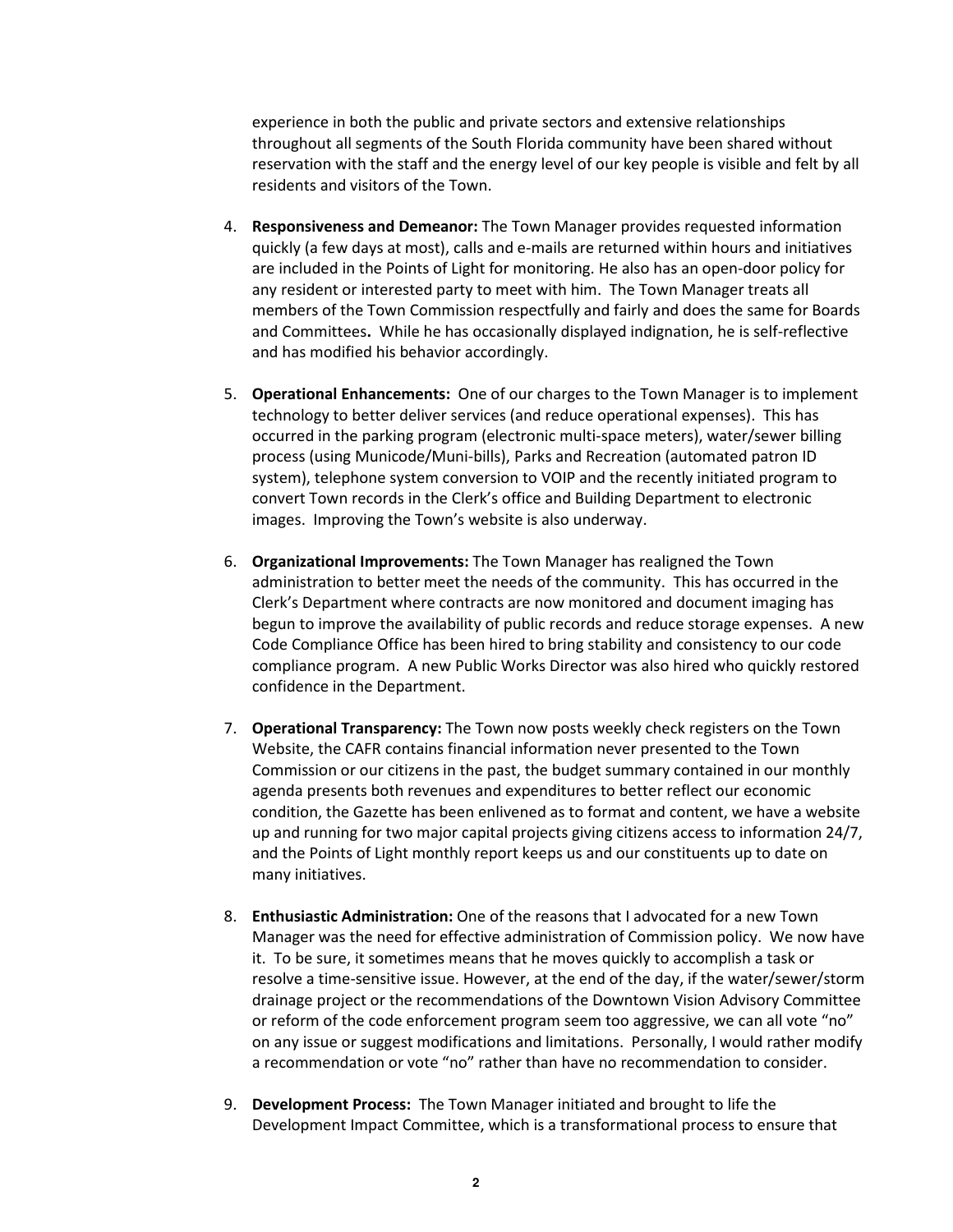major developments are well designed and provide mitigation for their impacts on the Town. The two examples that have gone through the DIC process are the Transacta Lanai 175 room hotel and the Grand Beach Surfside 341 room hotel. Both projects have been modified substantially from the initial proposals for the betterment of the community. The Town Manager has proven himself to be a tough negotiator for offsite contributions totaling more than \$500,000 for the benefit of the Town and its residents and visitors.

- 10. Advocacy: The ongoing issues with the City of Miami Beach relative to their receipt of our sewage and the need to update their aging infrastructure as well as the resolution of the sand pile issue with the Florida Department of Environmental Protection and the recently engaged effort with Miami Dade County to meet their obligations in the Building Better Community Bond issue funded northern sewer force main demonstrate the Town Manager's ability to take tough positions on the Town's behalf. At the same time, the joint force main project with Village of Bal Harbour as well as the street sweeping and bus route expansion program with the City of Sunny Isles Beach reflect a cooperative capability where appropriate.
- 11. Innovation and Long-Term Thinking: While the political process in Surfside creates great challenges for long term thinking (two year election cycle for all members of the Town Commission), the Town Manager's Five Year Financial Plan has created the vehicle for all of us to think how our annual adoption of the budget impacts the goals of revenue diversification and creating adequate reserves that were greatly diminished by cash funding the construction of the Community Center. Innovations, such as alternative financing using bond funds to replace/repair the water/sewer/storm drainage fund is but one example as is the leasing of police vehicles to provide a safe and efficient fleet and actually reduce operational costs.
- 12. Continuous Learning: We receive an extraordinary amount of articles that are relevant to the issues we handle as part of our responsibility to the people of Surfside. We also each meet with the Town Manager to discuss local and regional issues that helps us gain perspective that informs our policy positions.
- 13. Sense of Humor: I love the New Yorker and Wall Street Journal cartoons. We also seem to be able to laugh at Town Commission meetings no matter how contentious the issue and we go home without anger and acrimony. Certainly the Town Manager's desire that we all have fun and feel a sense of accomplishment in our elected roles has a lot to do with this.

In terms of external equity with the salaries of managers in our neighboring communities (e.g., Town of Bay Harbor Islands, Village of Bal Harbour and City of Sunny Isles Beach), there is inequity. While not determinative on its own because many considerations go into each municipality's formula, it should be considered. Our Manager's current salary is \$121,105, while the salary for the manager's in our neighboring communities is significantly higher: Town of Bay Harbor Islands =  $$142,116$ ; Village of Bal Harbour =  $$146,600$ ; and City of Sunny Isles Beach = \$180,000). The Managers all have comparable benefit packages.